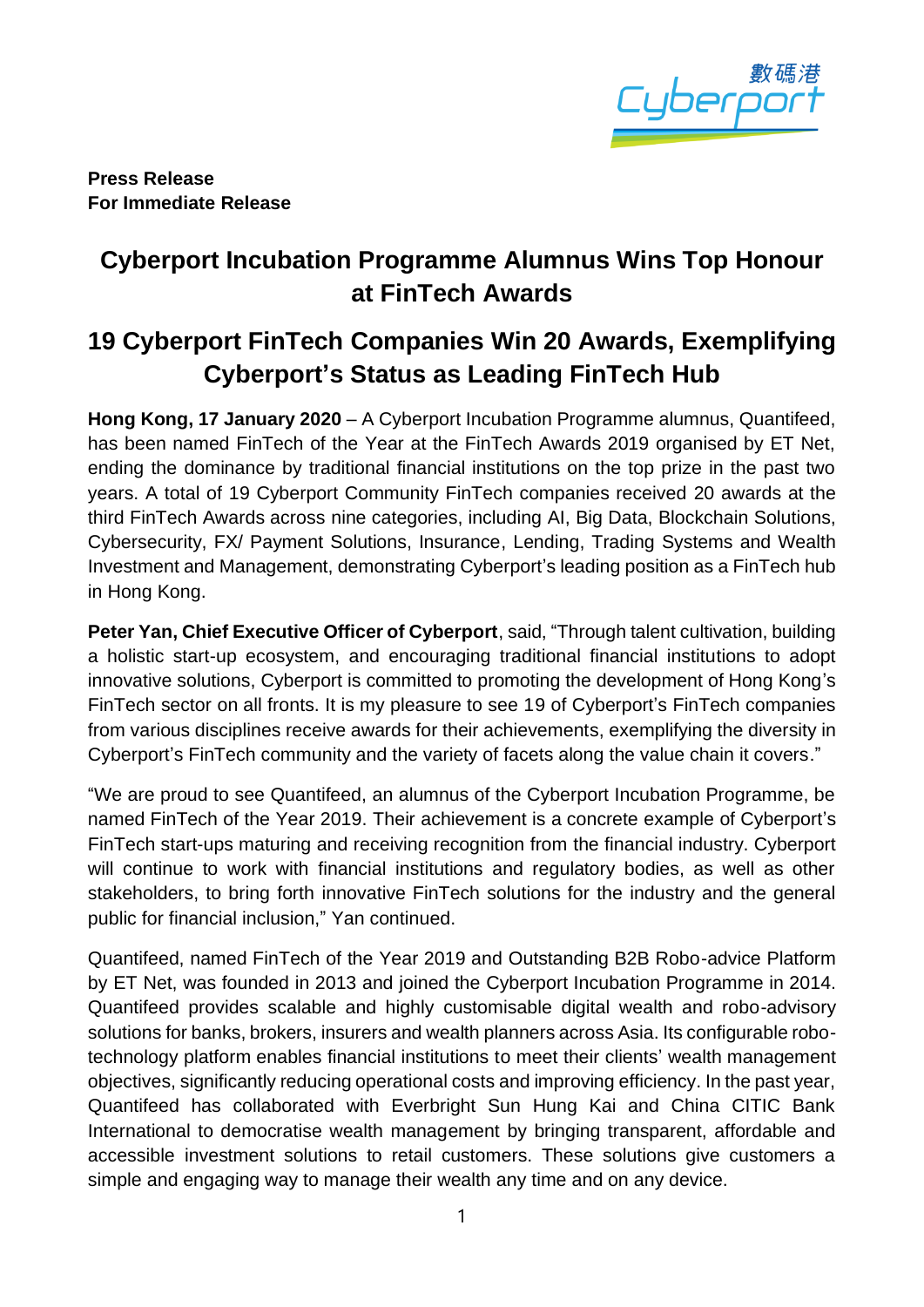

**Dr Alex Ypsilanti, Chief Executive Officer and Co-founder of Quantifeed**, said, "We are honoured to be named FinTech of the Year 2019 and Outstanding B2B Robo-advice Platform, an achievement that would not have been possible without the support from our clients, partners, investors and team members. We have been part of the Cyberport community since joining the Cyberport Incubation Programme in 2014, and Cyberport has played a tremendous role in nurturing FinTech start-ups like Quantifeed and connecting the entire FinTech ecosystem for us to grow and continue to innovate. We look forward to working with more financial institutions in Hong Kong to help transform them into providers of wealthcare – a customer-centric service focused on meeting everyone's wealth management needs."

### **Cyberport – Hong Kong's Leading FinTech Hub**

As the largest FinTech Hub in Hong Kong, Cyberport houses more than 380 FinTech startups and companies covering multiple areas in FinTech, such as virtual banking, InsurTech, RegTech, payment solutions, cybersecurity, and more. In addition to supporting start-ups through the incubation programme, Cyberport also acts as a "bridge" and "facilitator", helping start-ups connect with potential investors and customers as well as explore the mainland and overseas markets, all whilst attracting international FinTech talent and companies, creating a new driving force for economic growth and strengthening Hong Kong's position as Asia's leading financial centre.

The Judging Panel of the FinTech Awards 2019 by ET Net consists of professionals of the FinTech and ICT industry, with members from relevant industry and professional associations, companies, educational institutes, and government bodies. Judging criteria for the awards include Innovation & Creativity, Functionality, Marketability, Impact, and **Benefits** 

For the full list of award winners from the Cyberport FinTech community, please refer to the appendix.

###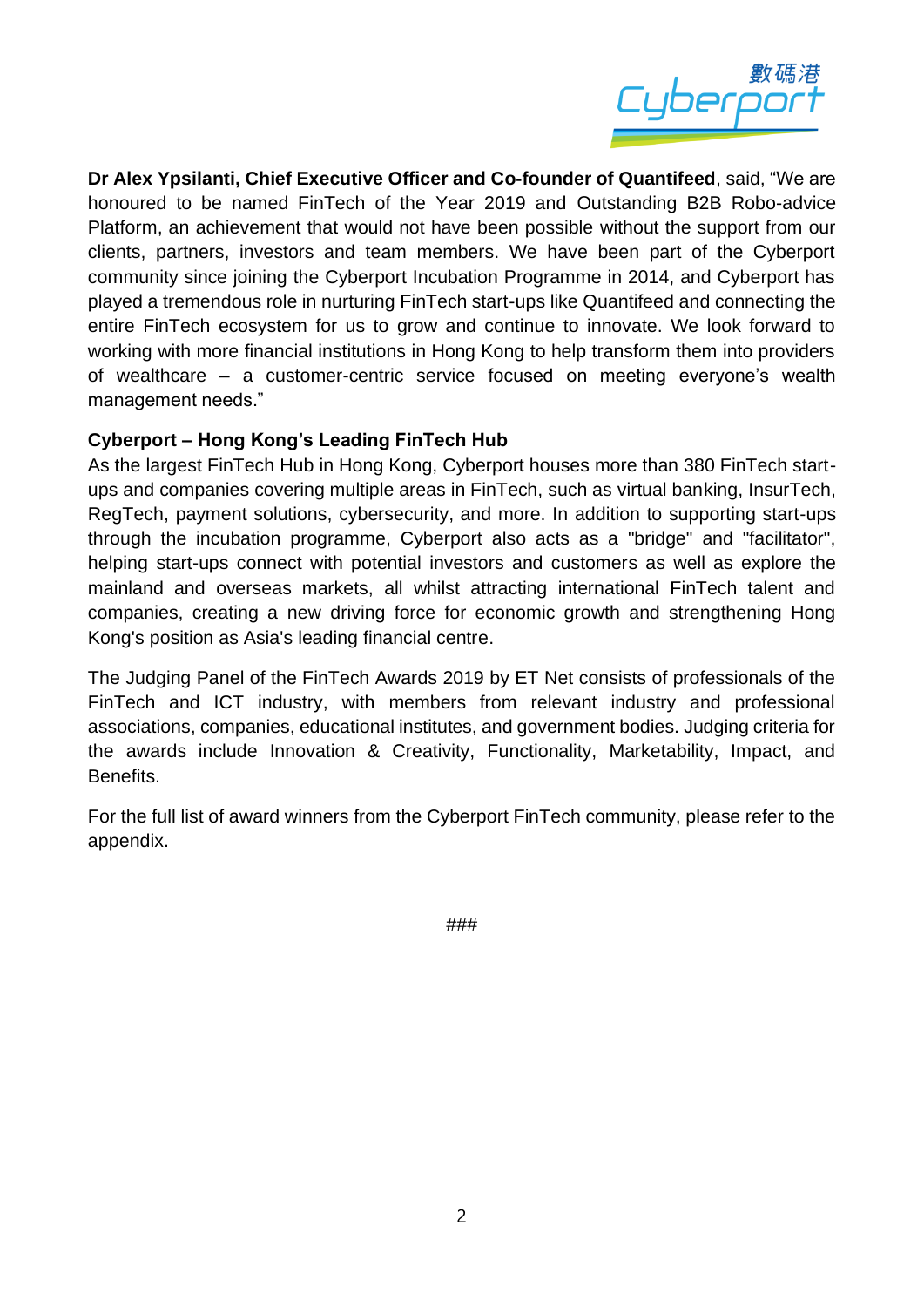

Please download high resolution photos through [this link.](https://drive.google.com/open?id=1RACz5CZkJy6f-SYco6aUVSkgBsTn2X8y)



A total of 19 Cyberport Community FinTech companies received 20 awards at the FinTech Awards 2019 organised by ET Net across nine categories, including AI, Big Data, Blockchain Solutions, Cybersecurity, FX/ Payment Solutions, Insurance, Lending, Trading Systems and Wealth Investment and Management, demonstrating Cyberport's leading position as a FinTech hub in Hong Kong.



Quantifeed, an alumnus of the Cyberport Incubation Programme which focuses on digital wealth management solutions, was named FinTech of the Year 2019. Quantifeed Chief Executive Officer and Co-founder, Dr Alex Ypsilanti (Right), accepts the award from Financial Secretary Paul Chan (Left).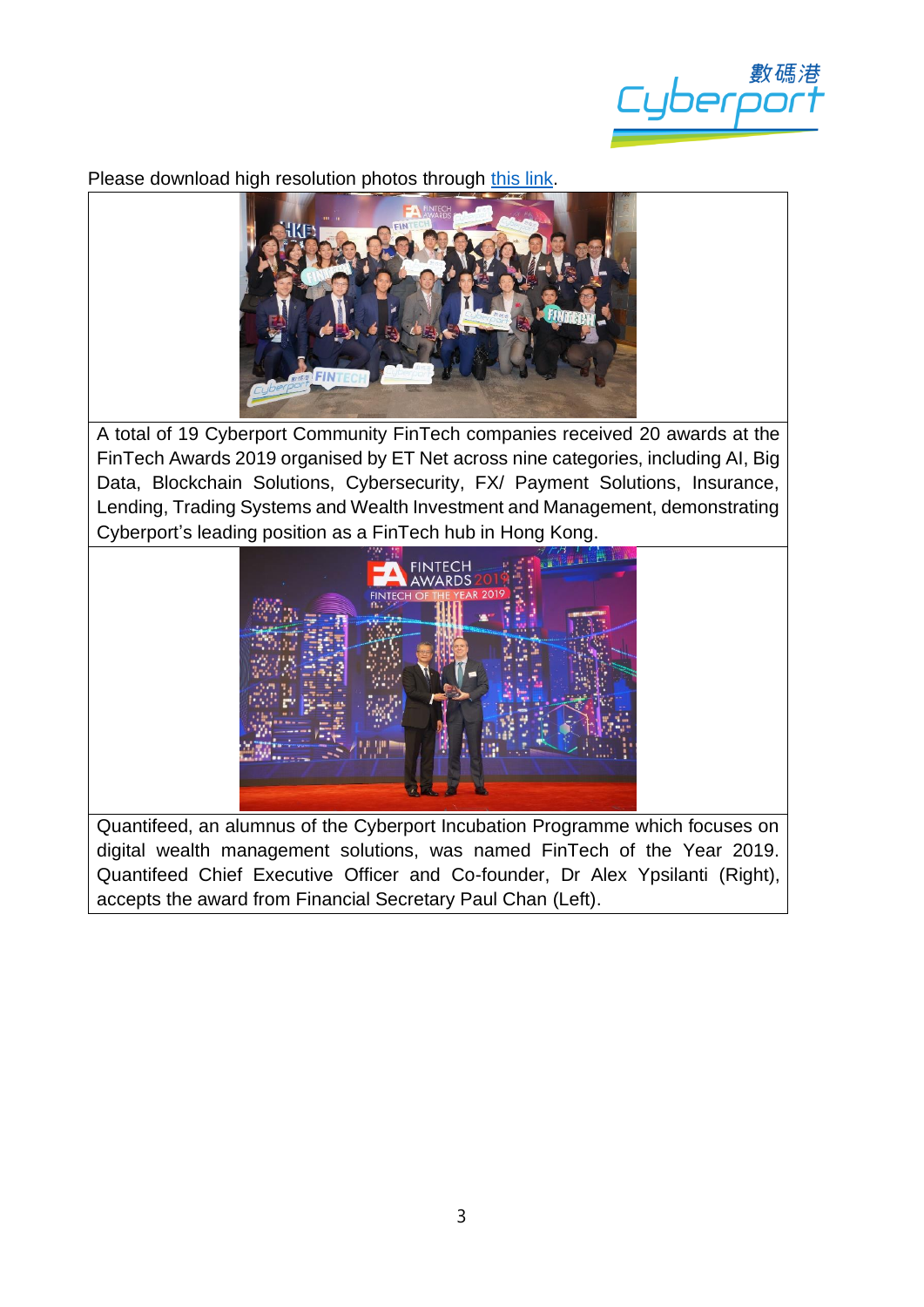

## **List of awards received by Cyberport's FinTech companies at the FinTech Awards 2019 by ET Net**

#### **FinTech of the Year 2019**

**Quantifeed** 

### **FinTech Awards 2019 in Artificial Intelligence**

| Apoidea       | Outstanding Artificial Intelligence Financial Analytics Solution    |
|---------------|---------------------------------------------------------------------|
| <b>AQUMON</b> | Outstanding Artificial Intelligence Investment Consultancy Platform |
| Wizpresso     | <b>Outstanding Alternative Analytics Platform</b>                   |

### **FinTech Awards 2019 in Insurance**

| CoverGo           | Outstanding B2B Insurance Integration Solution            |
|-------------------|-----------------------------------------------------------|
| <b>PortfoPlus</b> | <b>Outstanding Personal Insurance Management Platform</b> |
| Wesurance         | Outstanding Intelligence One Stop Insurance Mobile App    |

### **FinTech Awards 2019 in Wealth Investment and Management**

- iXFintech Outstanding Crypto Index Platform
- Quantifeed Outstanding B2B Robo-advice Platform

# **FinTech Awards 2019 in Lending**

Millennials Mind Outstanding Intelligent Personal Property & Mortgage Analytics Platform

### **FinTech Awards 2019 in Trading Systems**

Velotrade Outstanding Invoice Financing Online Platform

### **FinTech Awards 2019 in FX/ Payment Solutions**

- Midpoint Outstanding Online FX Trading Platform
- TranSwap Outstanding SME Cross-border FX Platform

### **FinTech Awards 2019 in Big Data**

gini Outstanding Integrated Personal Account Financial Management Application App Regtics Outstanding Transaction Monitoring Big Data Solution